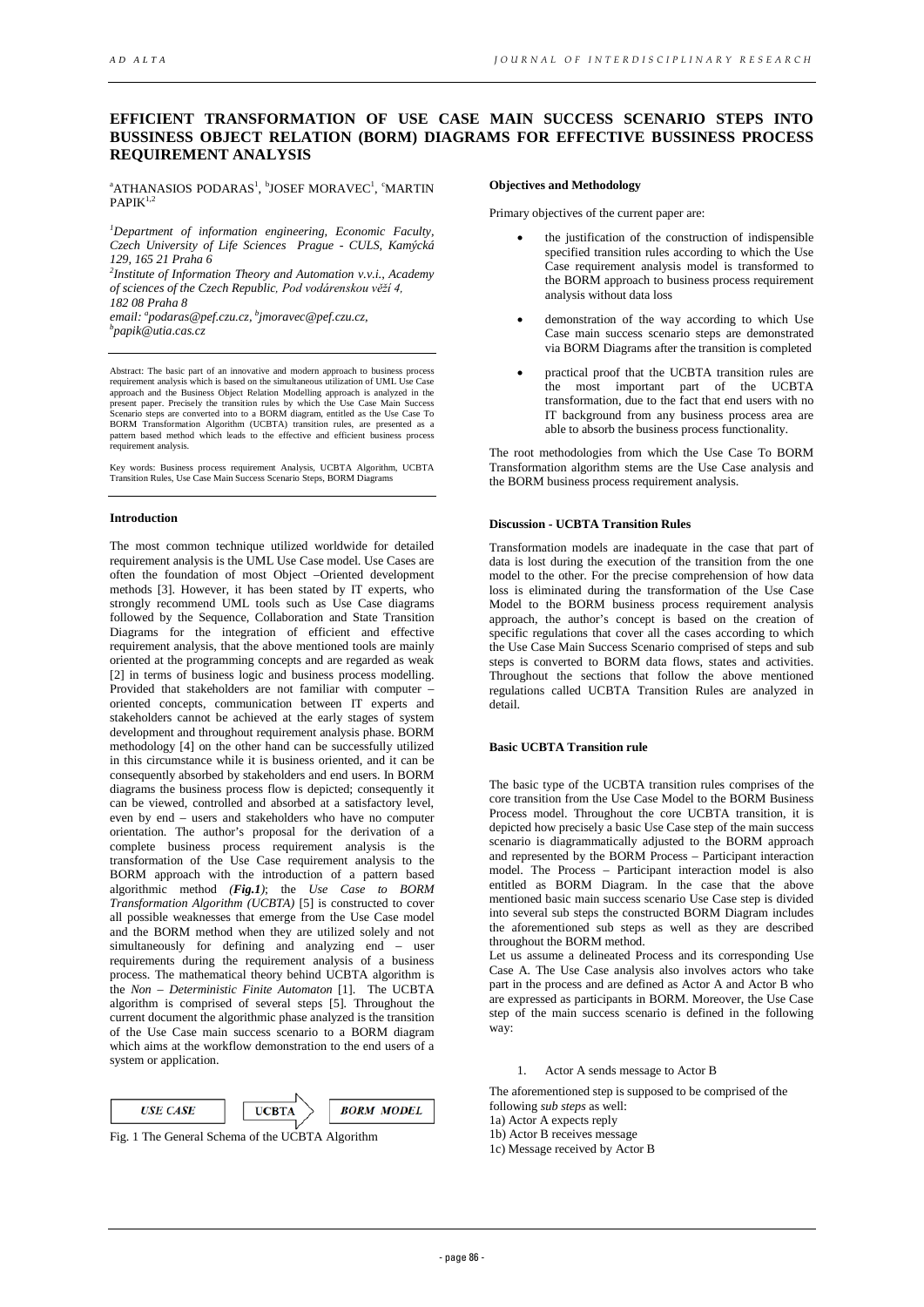The main goal is the transformation of the above written step and its subs steps to BORM activities flows and states, without any loss of data.



Fig. 2 BORM aspect of Process A after Primary UCBTA transition

As it can be noticed by the reader, the main success scenario step is the corresponding BORM activity which is considered to be the starting point of the data flow. The activity that belongs to the participant who receives the message and the two states are considered to be the Use Case sub steps of the above mentioned step. The currently defined rule is the basis on which the following 3 rules are constructed.

## **Primary or Initial Step UCBTA Transition rule**

The second type of the analyzed rules of the Use Case transition to BORM is the Primary UCBTA Transition. Throughout the primary transition it is explained by the author how the Initial and the second step of the main success scenario are transformed to BORM activities, states and data flows.

The delineation of the primary transition is initiated with the assumption that UCBTA requirement analysis has to be performed for Process A. It is also assumed that the corresponding Use Case which is related to the aforementioned process is Use Case A.

The Use Case analysis also involves actors who take part in the process and are defined as Actor A and Actor B who are expressed as participants in BORM. Moreover, the initial and the second step of the main success scenario are defined in the following way:

- 1. Actor A sends message to Actor B<br>2. Actor B sends reply message to Actor
- Actor B sends reply message to Actor A

Considering the initial step of the main success scenario the sub steps involved are:

- 1a) Actor A expects reply
- 1b) Actor B receives message
- 1c) Message received by Actor B
- 2a) Actor B expects new info message
- 2b) Actor A receives reply
- 2c) Reply message is received by Actor A



Fig.3 BORM aspect of Process A after Primary UCBTA transition

## **Middle Step UCBTA transition**

The second type regarding the UCBTA Transition rules is the Middle Step UCBTA transition. The specific type follows exactly the same transformation path as the Primary UCBTA transition type; the main difference due to which the two types are distinguished is the fact that the Middle transition type refers to middle Use Case steps.

Supposing that the UCBTA requirement analysis should be implemented for a defined Process B. As in the case of the first transition type, its corresponding Use Case B is defined as well. An additive assumption is that the Use Case Steps of which the analyzed Use Case main success scenario is comprised is n, where  $n \in N^*$ .

The Middle UCBTA Transition rule is applied for steps k and k+1, where  $2 \le k \le n$ ,  $k+1 \le n$  and k,  $n \in N^*$ . The steps and sub steps of the main success scenario will be defined in the same way as in the primary UCBTA transition rule, and the BORM aspect is depicted (*Fig.4*) the BORM Diagram. It can be noticed that the difference with the first rule is that the middle step transition in BORM is without starting or ending points.



Fig. 4 BORM aspect of Process B after Middle Step UCBTA transition

# **Conditional UCBTA Transition Rule**

The final type of the analyzed rules of the Use Case transition to BORM is the Conditional UCBTA Transition. The specified UCBTA transition rule is based on the fact that one or more steps of the Use Case main success scenario could lead the process in many different states.

- 1. Actor A sends message to Actor B
- 2. Actor B replies to Actor A, if the message is recognized
- 3. Actor B rejects message, if message is not recognized, and procedure terminates

Considering the initial step of the main success scenario the sub

steps involved are: